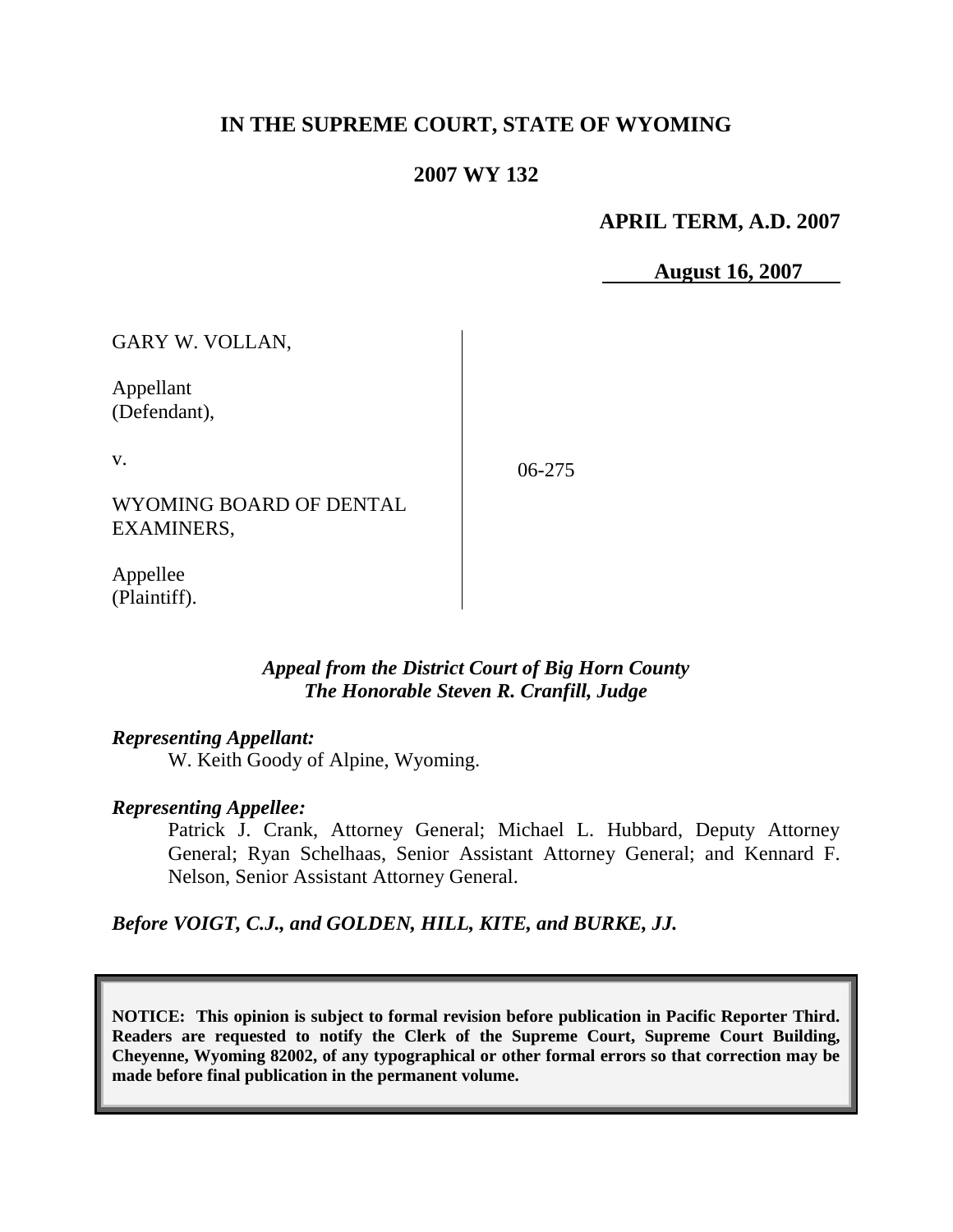### **VOIGT, Chief Justice.**

[¶1] The district court granted a summary judgment in favor of the Wyoming Board of Dental Examiners (the Board) against the appellant, Gary Vollan. The appellant now appeals, arguing that his denturist practice in Basin, Wyoming, is not conducted in violation of Wyoming statutes barring individuals from practicing dentistry without a license. We affirm.

### **FACTS**

[¶2] The appellant is a denturist. In his words, this practice involves

provid[ing] denture care directly on the patient. I do a health questionnaire with the patient. I do an oral exam, recognizing healthy tissue, making sure that everything looks healthy before I start procedures. If something doesn't look healthy, then I refer the patient to either a dentist or an oral surgeon or a medical doctor.

. . . .

[M]y services include complete dentures. . . . I take the impressions and I fabricate the denture. I fit the denture.

The appellant also later adjusts dentures for his patients.

[¶3] On September 9, 2005, the Board filed the complaint in the instant action seeking to enjoin the appellant from practicing as a denturist under the theory that such practice constituted the practice of dentistry under Wyo. Stat. Ann. § 33-15-114 (LexisNexis 2007) without a license in violation of Wyo. Stat. Ann. § 33-15-124 (LexisNexis 2007).

[¶4] The district court granted a summary judgment in favor of the Board, finding that there was no dispute regarding the material facts and that the appellant was practicing dentistry without a license as a matter of law. This appeal followed.

## **STANDARD OF REVIEW**

[¶5] Where an appellant challenges the district court's grant of a summary judgment, we apply the following standard of review:

> Summary judgment is appropriate when no genuine issue as to any material fact exists and the prevailing party is entitled to have a judgment as a matter of law. *Eklund v. PRI*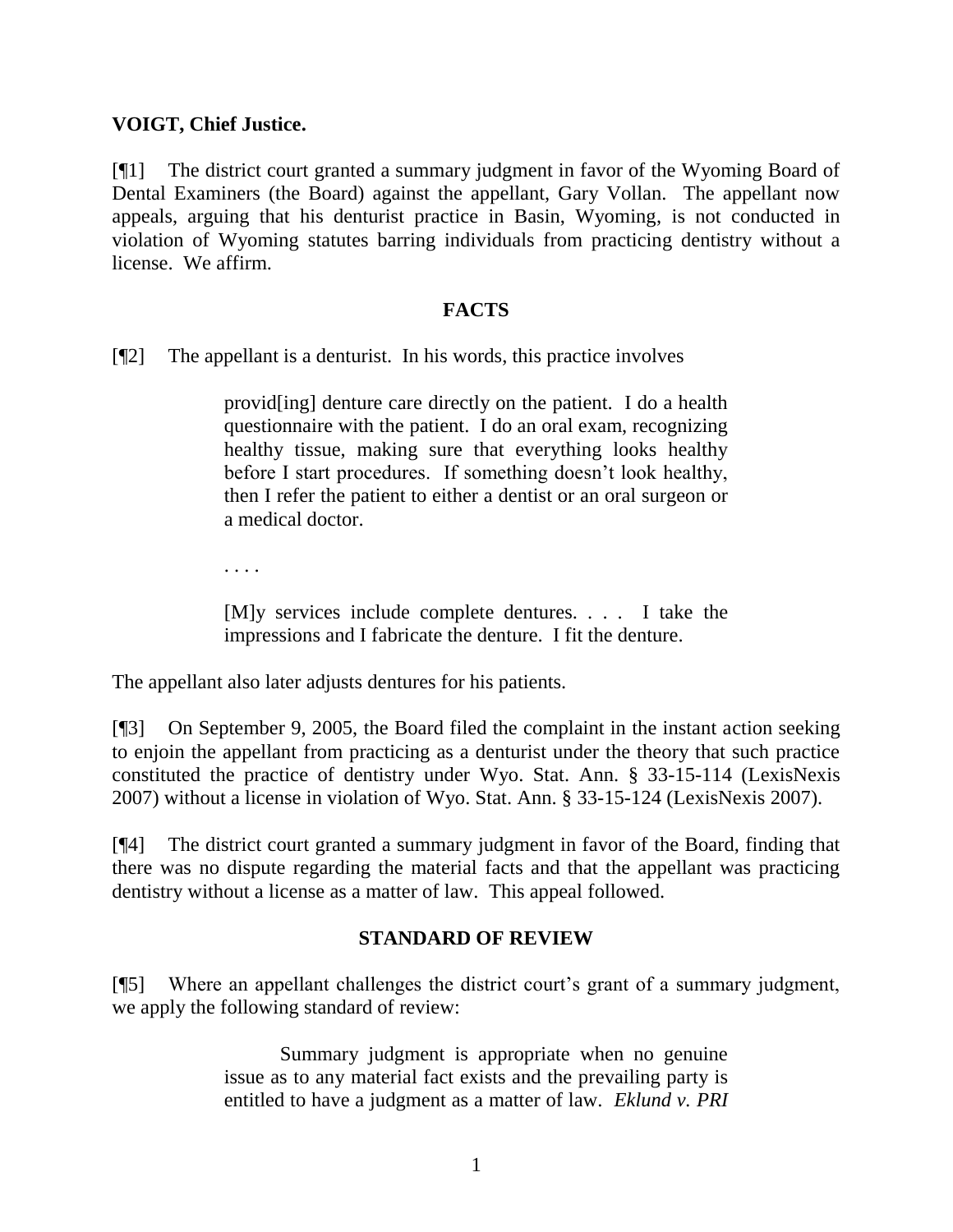*Environmental, Inc.*, 2001 WY 55, ¶ 10, 25 P.3d 511, ¶ 10 (Wyo. 2001); *see also* W.R.C.P. 56(c). A genuine issue of material fact exists when a disputed fact, if it were proven, would have the effect of establishing or refuting an essential element of the cause of action or defense that has been asserted by the parties. *Williams Gas Processing-Wamsutter Co. v. Union Pacific Resources Co.*, 2001 WY 57, ¶ 11, 25 P.3d 1064, ¶ 11 (Wyo. 2001). We examine the record from the vantage point most favorable to the party who opposed the motion, and we give that party the benefit of all favorable inferences that may fairly be drawn from the record. *Id.* We evaluate the propriety of a summary judgment by employing the same standards and by using the same materials as were employed and used by the lower court. *Scherer Constr., LLC v. Hedquist Constr., Inc.*, 2001 WY 23, ¶ 15, 18 P.3d 645, ¶ 15 (Wyo. 2001). We do not accord any deference to the district court's decisions on issues of law. *Id.*

*Trabing v. Kinko's, Inc.*, 2002 WY 171, ¶ 8, 57 P.3d 1248, 1252 (Wyo. 2002).

#### **DISCUSSION**

[¶6] Wyo. Stat. Ann. § 33-15-114 provides, in pertinent part:

(a) Except as provided by paragraph (xii) of this subsection, any person is deemed to be practicing dentistry within the meaning of this act:

. . . .

(iii) Who directly or indirectly by any means or method furnishes, supplies, constructs, reproduces or repairs any prosthetic denture, bridge, appliance or other structure to be worn in the human mouth, or places such appliance or structure in the human mouth or attempts to adjust the same;

. . . .

(xii) A dental laboratory or dental technician is not practicing dentistry within the meaning of this act when engaged in the construction, making, alteration or repairing of bridges, crowns, dentures or other prosthetic or surgical appliances, or orthodontic appliances if the casts or molds or